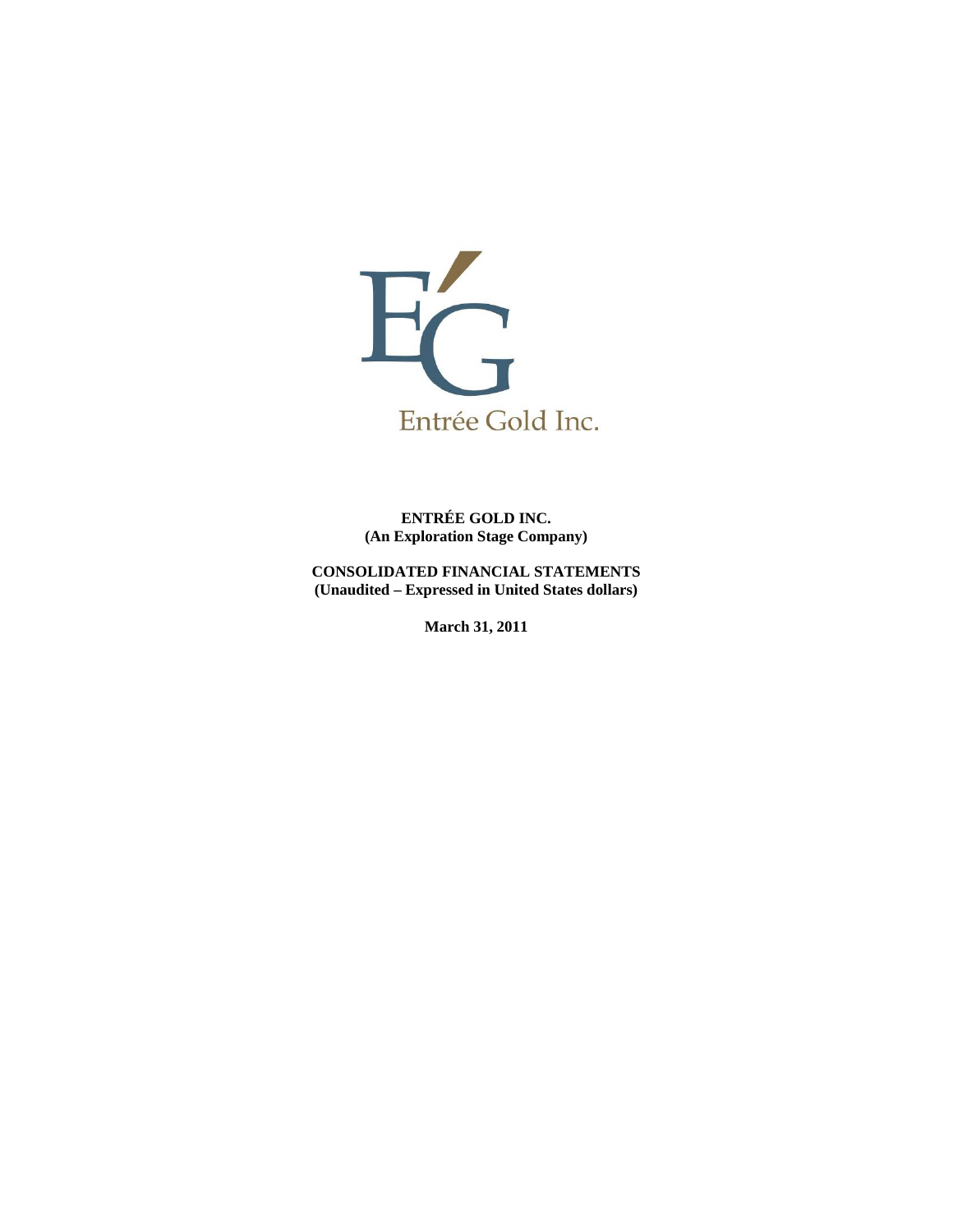(An Exploration Stage Company) CONSOLIDATED BALANCE SHEETS (Unaudited - Expressed in United States dollars)

|                                                                                                                                           |                           | March 31,<br>2011 | December 31,<br>2010         |
|-------------------------------------------------------------------------------------------------------------------------------------------|---------------------------|-------------------|------------------------------|
| <b>ASSETS</b>                                                                                                                             |                           |                   |                              |
| <b>Current</b>                                                                                                                            |                           |                   |                              |
| Cash                                                                                                                                      | \$                        | 17,262,422        | \$<br>21,296,169             |
| Receivables                                                                                                                               |                           | 145,999           | 309,079                      |
| Prepaid expenses                                                                                                                          |                           | 988,585           | 1,140,253                    |
| Total current assets                                                                                                                      |                           | 18,397,006        | 22,745,501                   |
| Investments (Note 5)                                                                                                                      |                           | 6,272,244         | 5,564,502                    |
| Equipment (Note 6)                                                                                                                        |                           | 913,277           | 766,309                      |
| Mineral property interests (Note 7)                                                                                                       |                           | 53,383,468        | 51,977,982                   |
| Other assets                                                                                                                              |                           | 185,846           | 185,287                      |
| Equity investment - joint venture (Notes 5 and 7)                                                                                         |                           | 71,568            | 119,517                      |
| <b>Total assets</b>                                                                                                                       | \$                        | 79,223,409        | \$<br>81,359,098             |
| LIABILITIES AND STOCKHOLDERS' EQUITY                                                                                                      |                           |                   |                              |
| Current                                                                                                                                   |                           |                   |                              |
| Accounts payable and accrued liabilities                                                                                                  | $\boldsymbol{\mathsf{S}}$ | 1,375,431         | \$<br>1,477,300              |
| Loans payable to Oyu Tolgoi LLC (Note 8)                                                                                                  |                           | 2,446,160         | 1,783,692                    |
| Future income tax liabilities                                                                                                             |                           | 13,895,229        | 14,374,498                   |
| <b>Total liabilities</b>                                                                                                                  |                           | 17,716,820        | 17,635,490                   |
| <b>Stockholders' equity</b>                                                                                                               |                           |                   |                              |
| Common stock, no par value, unlimited number authorized, (Note 9)<br>114,550,725 (December 31, 2010 - 114,354,925) issued and outstanding |                           | 150,487,967       | 149,791,943                  |
| Additional paid-in capital                                                                                                                |                           | 17,196,029        | 16,871,401                   |
| Accumulated other comprehensive income:                                                                                                   |                           |                   |                              |
| Unrealized gain on available for sale securities (Note 5)                                                                                 |                           | 3,358,932         | 2,747,997                    |
| Foreign currency cumulative translation adjustment<br>Accumulated deficit during the exploration stage                                    |                           | 4,496,376         | 3,002,717<br>(108, 690, 450) |
|                                                                                                                                           |                           | (114, 032, 715)   |                              |
| Total stockholders' equity                                                                                                                |                           | 61,506,589        | 63,723,608                   |
| Total liabilities and stockholders' equity                                                                                                | \$                        | 79,223,409        | \$<br>81,359,098             |

**Nature Commitments** (Note 13)

**Subsequent events** (Note 15)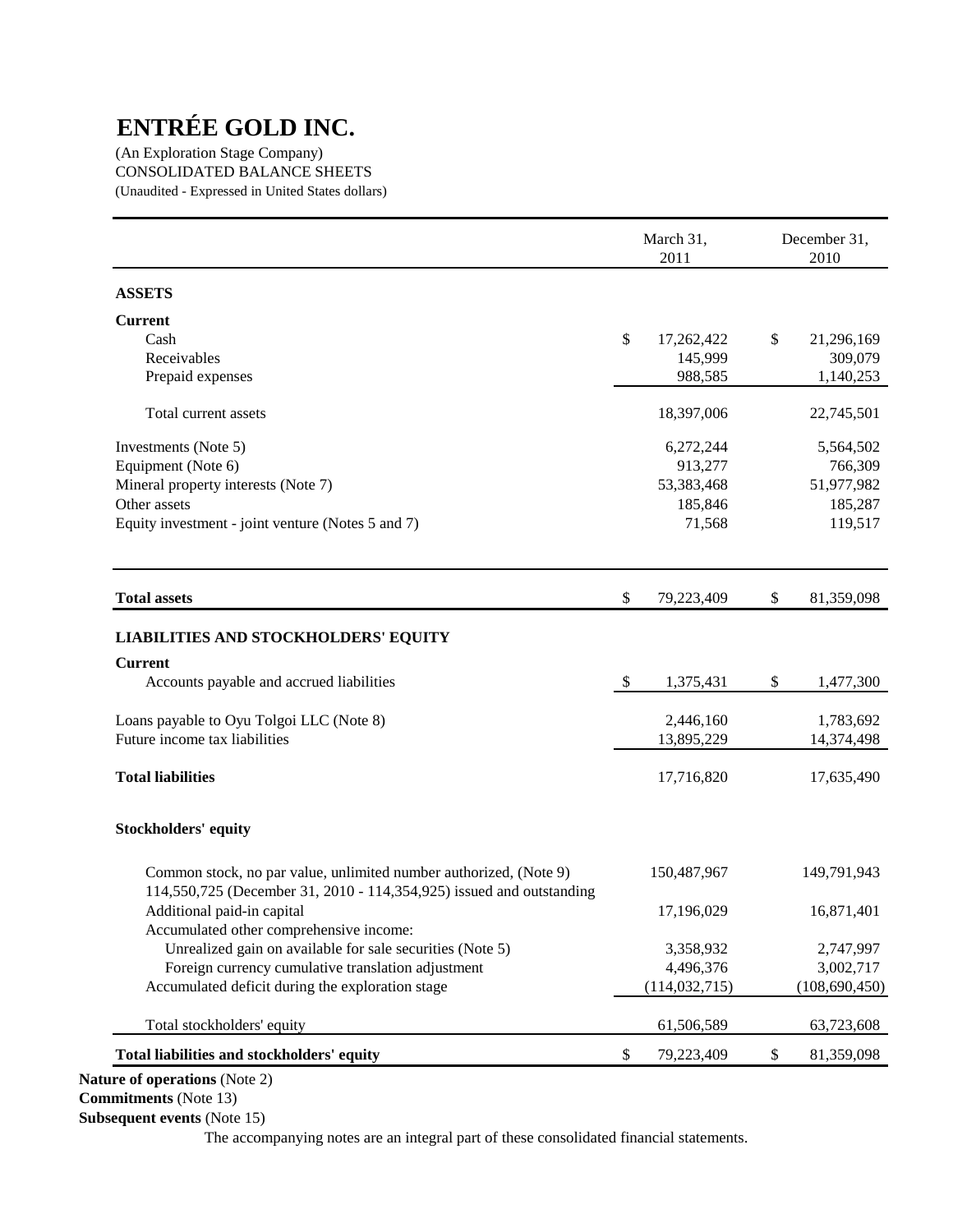(An Exploration Stage Company)

CONSOLIDATED STATEMENTS OF OPERATIONS AND COMPREHENSIVE LOSS

(Unaudited - Expressed in United States dollars)

|                                                      | Three Months<br>Ended | Three Months<br>Ended<br>March 31, 2011 March 31, 2010 | Inception<br>(July 19,1995) to<br>March 31,<br>2011 |
|------------------------------------------------------|-----------------------|--------------------------------------------------------|-----------------------------------------------------|
| <b>EXPENSES</b>                                      |                       |                                                        |                                                     |
| Exploration (Note 7)                                 | \$<br>3,647,662       | \$1,108,364                                            | \$<br>70,723,811                                    |
| General and administration                           | 1,829,220             | 1,032,075                                              | 44,025,721                                          |
| Foreign exchange (gain) loss                         | 28,465                | (9,577)                                                | (193, 541)                                          |
| Depreciation                                         | 56,480                | 39,425                                                 | 1,136,672                                           |
| Write-down of equipment                              | 8,461                 | 4,685                                                  | 156,881                                             |
| <b>Loss from operations</b>                          | (5,570,288)           | (2,174,972)                                            | (115, 849, 544)                                     |
| Interest income                                      | 55,367                | 61,419                                                 | 4,952,836                                           |
| Loss from equity investee (Note 5)                   | (644, 344)            | (42, 611)                                              | (2,165,888)                                         |
| Fair value adjustment of asset                       |                       |                                                        |                                                     |
| backed commercial paper (Note 5)                     |                       |                                                        | (2, 332, 531)                                       |
| Loss from operations before income taxes             | (6,159,265)           | (2,156,164)                                            | (115, 395, 127)                                     |
| Future income tax recovery                           | 817,000               |                                                        | 1,362,412                                           |
| <b>Net loss</b>                                      |                       | \$ (5,342,265) \$ (2,156,164) \$                       | (114, 032, 715)                                     |
| Comprehensive loss:                                  |                       |                                                        |                                                     |
| Net loss                                             | S.                    | $(5,342,265)$ \$ $(2,156,164)$ \$                      | (114, 032, 715)                                     |
| Unrealized gain on available                         |                       |                                                        |                                                     |
| for sale securities (Note 5)                         | 610,935               | 121,338                                                | 3,358,932                                           |
| Foreign currency translation adjustment              | 1,493,659             | 1,277,025                                              | 4,496,376                                           |
| <b>Comprehensive loss</b>                            | \$ (3,237,671) \$     | $(757,801)$ \$                                         | (106, 177, 407)                                     |
| Basic and diluted loss per share                     | \$<br>$(0.05)$ \$     | (0.02)                                                 |                                                     |
| Weighted average number of common shares outstanding | 114,384,279           | 97,074,346                                             |                                                     |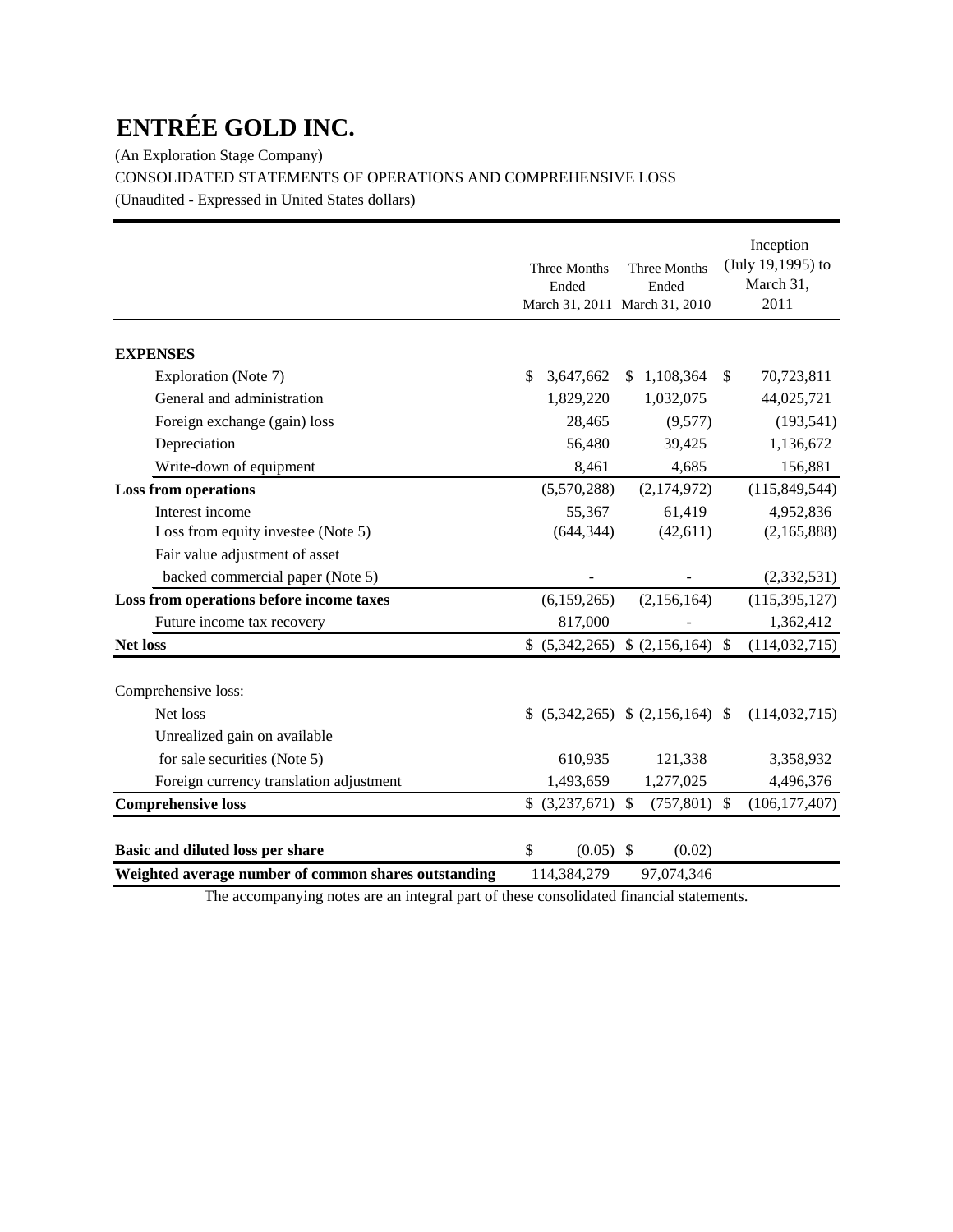## (An Exploration Stage Company) CONSOLIDATED STATEMENT OF STOCKHOLDERS' EQUITY (Unaudited - Expressed in United States dollars)

|                                                  | Number of<br><b>Shares</b> |              | Common<br>Stock |               | Additional<br>Paid-in Capital |              | Accumulated<br>Other<br>Comprehensive<br>Income |               | Accumulated<br>Deficit<br>During the<br>Exploration<br>Stage | Total<br>Stockholders'<br>Equity |
|--------------------------------------------------|----------------------------|--------------|-----------------|---------------|-------------------------------|--------------|-------------------------------------------------|---------------|--------------------------------------------------------------|----------------------------------|
| Balance, March 31, 2010                          | 97,482,314                 | \$           | 117,616,250     | $\mathbb{S}$  | 15,581,731                    | \$           | 1,480,916                                       | \$            | (90, 777, 206)                                               | \$<br>43,901,691                 |
| Shares issued:                                   |                            |              |                 |               |                               |              |                                                 |               |                                                              |                                  |
| Exercise of stock options                        | 925,303                    |              | 1,773,730       |               | (861, 024)                    |              |                                                 |               |                                                              | 912,706                          |
| Acquistion of PacMag                             | 15,020,801                 |              | 28,325,101      |               |                               |              |                                                 |               |                                                              | 28,325,101                       |
| Share issue costs                                |                            |              | (147, 228)      |               |                               |              |                                                 |               |                                                              | (147, 228)                       |
| Foreign currency translation adjustment          |                            |              |                 |               |                               |              | (1,899,730)                                     |               |                                                              | (1,899,730)                      |
| Unrealized gain on available for sale securities |                            |              |                 |               |                               |              | 62,378                                          |               |                                                              | 62,378                           |
| Net loss                                         |                            |              |                 |               |                               |              |                                                 |               | (3,422,563)                                                  | (3,422,563)                      |
| <b>Balance, June 30, 2010</b>                    | 113,428,418                | \$           | 147,567,853     | $\mathbb{S}$  | 14,720,707                    | \$           | (356, 436)                                      | $\mathbb{S}$  | (94, 199, 769)                                               | \$<br>67,732,355                 |
| Shares issued:                                   |                            |              |                 |               |                               |              |                                                 |               |                                                              |                                  |
| Exercise of stock options                        | 214,000                    |              | 445,968         |               | (174, 130)                    |              |                                                 |               |                                                              | 271,838                          |
| Mineral property interests                       | 80,000                     |              | 185,863         |               |                               |              |                                                 |               |                                                              | 185,863                          |
| Stock-based compensation                         |                            |              |                 |               | 430,792                       |              |                                                 |               |                                                              | 430,792                          |
| Foreign currency translation adjustment          |                            |              |                 |               |                               |              | 1,967,834                                       |               |                                                              | 1,967,834                        |
| Unrealized gain on available for sale securities |                            |              |                 |               |                               |              | 486,648                                         |               |                                                              | 486,648                          |
| Net loss                                         |                            |              |                 |               |                               |              |                                                 |               | (6,547,970)                                                  | (6,547,970)                      |
| Balance, September 30, 2010                      | 113,722,418                | $\mathbb{S}$ | 148,199,684     | $\mathsf{\$}$ | 14,977,369                    | $\mathbb{S}$ | 2,098,046                                       | $\mathbb{S}$  | (100, 747, 739)                                              | \$<br>64,527,360                 |
| Shares issued:                                   |                            |              |                 |               |                               |              |                                                 |               |                                                              |                                  |
| Exercise of stock options                        | 590,007                    |              | 1,478,229       |               | (573, 021)                    |              |                                                 |               |                                                              | 905,208                          |
| Mineral property interests                       | 42,500                     |              | 114,030         |               |                               |              |                                                 |               |                                                              | 114,030                          |
| Stock-based compensation                         |                            |              |                 |               | 2,467,053                     |              |                                                 |               |                                                              | 2,467,053                        |
| Foreign currency translation adjustment          |                            |              |                 |               |                               |              | 2,138,516                                       |               |                                                              | 2,138,516                        |
| Unrealized gain on available for sale securities |                            |              |                 |               |                               |              | 1,514,152                                       |               |                                                              | 1,514,152                        |
| Net loss                                         |                            |              |                 |               |                               |              |                                                 |               | (7,942,711)                                                  | (7,942,711)                      |
| Balance, December 31, 2010                       | 114,354,925                | $\mathbb{S}$ | 149,791,943     | $\mathbb{S}$  | 16,871,401                    | $\mathbb{S}$ | 5,750,714                                       | <sup>\$</sup> | (108, 690, 450)                                              | \$<br>63,723,608                 |
| Shares issued:                                   |                            |              |                 |               |                               |              |                                                 |               |                                                              |                                  |
| Exercise of stock options                        | 155,800                    |              | 573,835         |               | (220, 341)                    |              |                                                 |               |                                                              | 353,494                          |
| Mineral property interests                       | 40,000                     |              | 122,189         |               |                               |              |                                                 |               |                                                              | 122,189                          |
| Stock-based compensation                         |                            |              |                 |               | 544,969                       |              |                                                 |               |                                                              | 544,969                          |
| Foreign currency translation adjustment          |                            |              |                 |               |                               |              | 1,493,659                                       |               |                                                              | 1,493,659                        |
| Unrealized gain on available for sale securities |                            |              |                 |               |                               |              | 610,935                                         |               |                                                              | 610,935                          |
| Net loss                                         |                            |              |                 |               |                               |              |                                                 |               | (5,342,265)                                                  | (5,342,265)                      |
| Balance, March 31, 2011                          | 114,550,725                | \$           | 150,487,967     | \$            | 17,196,029                    | \$           | 7,855,308                                       | \$            | (114, 032, 715)                                              | \$<br>61,506,589                 |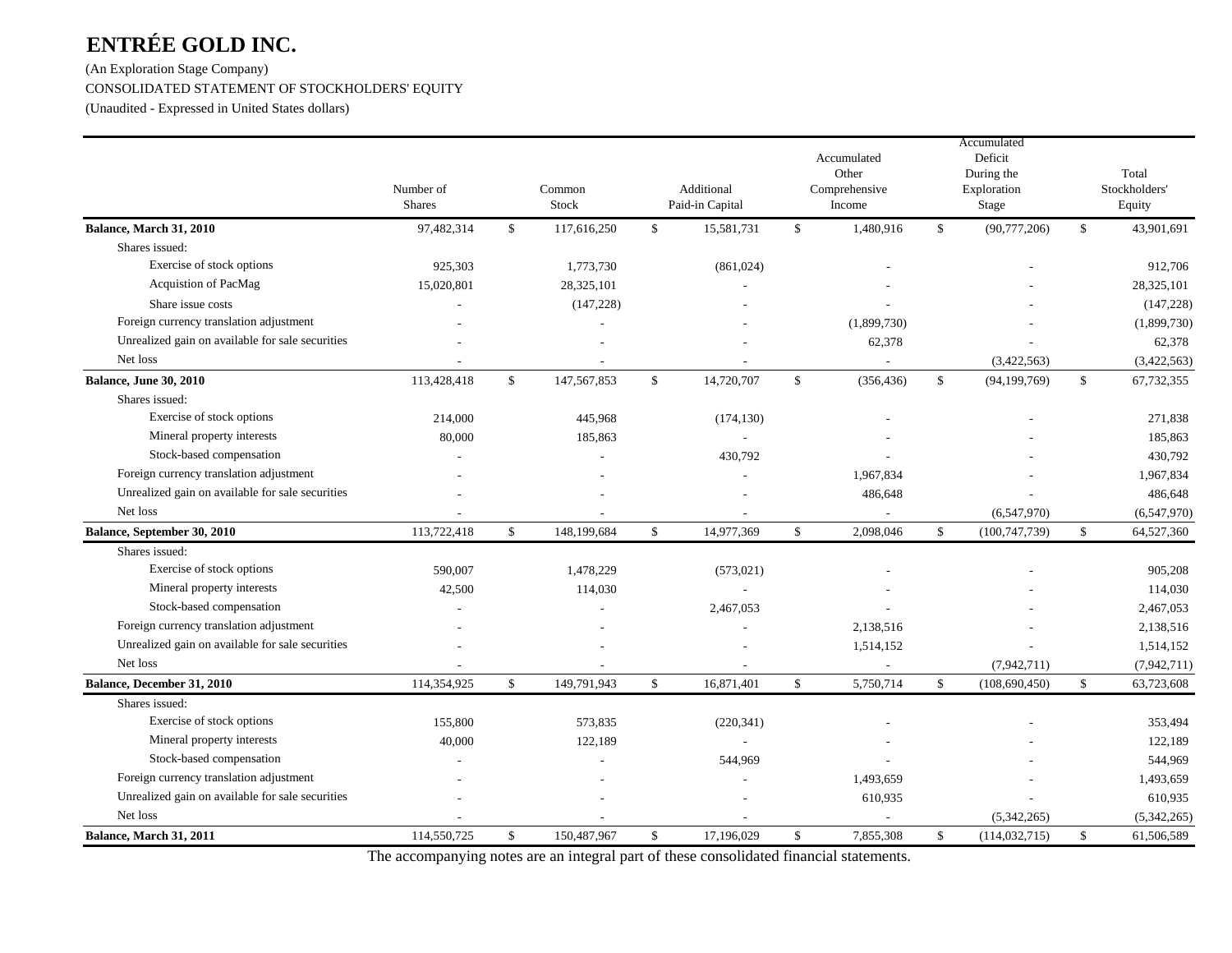(An Exploration Stage Company) CONSOLIDATED STATEMENTS OF CASH FLOWS (Unaudited - Expressed in United States dollars)

|                                                       | Three Months<br>Ended<br>March 31,<br>2011 |              | Three Months<br>Ended<br>March 31,<br>2010 | Inception<br>(July 19, 1995)<br>to March 31,<br>2011 |
|-------------------------------------------------------|--------------------------------------------|--------------|--------------------------------------------|------------------------------------------------------|
| CASH FLOWS FROM OPERATING ACTIVITIES                  |                                            |              |                                            |                                                      |
| Net loss                                              | \$                                         |              |                                            | $(5,342,265)$ \$ $(2,156,164)$ \$ $(114,032,715)$    |
| Items not affecting cash:                             |                                            |              |                                            |                                                      |
| Depreciation                                          | 56,480                                     |              | 39,425                                     | 1,136,672                                            |
| Stock-based compensation                              | 544,969                                    |              |                                            | 21,099,690                                           |
| Fair value adjustment of asset backed                 |                                            |              |                                            |                                                      |
| commercial paper                                      |                                            |              |                                            | 2,332,531                                            |
| Write-down of equipment                               | 8,461                                      |              | 4,685                                      | 156,881                                              |
| Escrow shares compensation                            |                                            |              |                                            | 2,001,832                                            |
| Mineral property interest paid in                     |                                            |              |                                            |                                                      |
| stock and warrants                                    |                                            |              |                                            | 4,052,698                                            |
| Loss from equity investee                             | 644,344                                    |              | 42,611                                     | 2,165,888                                            |
| Future income tax recovery                            | (817,000)                                  |              | $\overline{\phantom{a}}$                   | (1,362,412)                                          |
| Other items not affecting cash                        |                                            |              | 4,691                                      | 72,176                                               |
| Changes in assets and liabilities:<br>Receivables     | 167,814                                    |              |                                            |                                                      |
| Receivables - Oyu Tolgoi LLC                          |                                            |              | (37,746)<br>(14, 333)                      | (100, 217)<br>64,194                                 |
| Prepaid expenses                                      | 175,824                                    |              | 154,329                                    | (840,008)                                            |
| Accounts payable and accrued liabilities              | (109, 425)                                 |              | (374, 516)                                 | 964,872                                              |
| Net cash used in operating activities                 | (4,670,798)                                |              | (2, 337, 018)                              | (82, 287, 918)                                       |
|                                                       |                                            |              |                                            |                                                      |
| <b>CASH FLOWS FROM FINANCING ACTIVITIES</b>           |                                            |              |                                            |                                                      |
| Proceeds from issuance of capital stock               | 353,494                                    |              | 609,976                                    | 115,044,956                                          |
| Share issue costs                                     |                                            |              |                                            | (3,693,148)                                          |
| Loan payable to Oyu Tolgoi LLC                        |                                            |              |                                            | 376,230                                              |
| Net cash provided by financing activities             | 353,494                                    |              | 609,976                                    | 111,728,038                                          |
| <b>CASH FLOWS FROM INVESTING ACTIVITIES</b>           |                                            |              |                                            |                                                      |
| Cash acquired on acquisition of PacMag Metals Limited | -                                          |              |                                            | 837,263                                              |
| Mineral property interest                             | (30,797)                                   |              |                                            | (247, 890)                                           |
| Mineral Property Interest -Bond Payments              |                                            |              |                                            | (149,061)                                            |
| Joint venture - Oyu Tolgoi LLC                        |                                            |              |                                            | (366, 595)                                           |
| Purchase of asset backed                              |                                            |              |                                            |                                                      |
| commercial paper                                      |                                            |              |                                            | (4,031,122)                                          |
| Acquisition of PacMag Metals Limited                  |                                            |              | (432, 340)                                 | (7,465,495)                                          |
| Acquisition of equipment                              | (164,250)                                  |              | (27, 694)                                  | (2,028,793)                                          |
| Net cash used in investing activities                 | (195, 047)                                 |              | (460, 034)                                 | (13, 451, 693)                                       |
| Effect of foreign currency translation on cash        | 478,604                                    |              | 1,152,924                                  | 1,273,995                                            |
| Change in cash during the period                      | (4,033,747)                                |              | (1,034,152)                                | 17,262,422                                           |
| Cash, beginning of period                             | 21,296,169                                 |              | 40,360,436                                 |                                                      |
| Cash, end of period                                   | \$17,262,422                               |              | \$39,326,284                               | \$<br>17,262,422                                     |
| Cash paid for interest during the period              | \$<br>$\qquad \qquad -$                    | \$           | $\overline{\phantom{a}}$                   | \$<br>-                                              |
| Cash paid for income taxes during the period          | \$<br>$\overline{\phantom{a}}$             | $\mathbb{S}$ | $\overline{\phantom{a}}$                   | \$                                                   |

Supplemental disclosure with respect to cash flows (Note 12)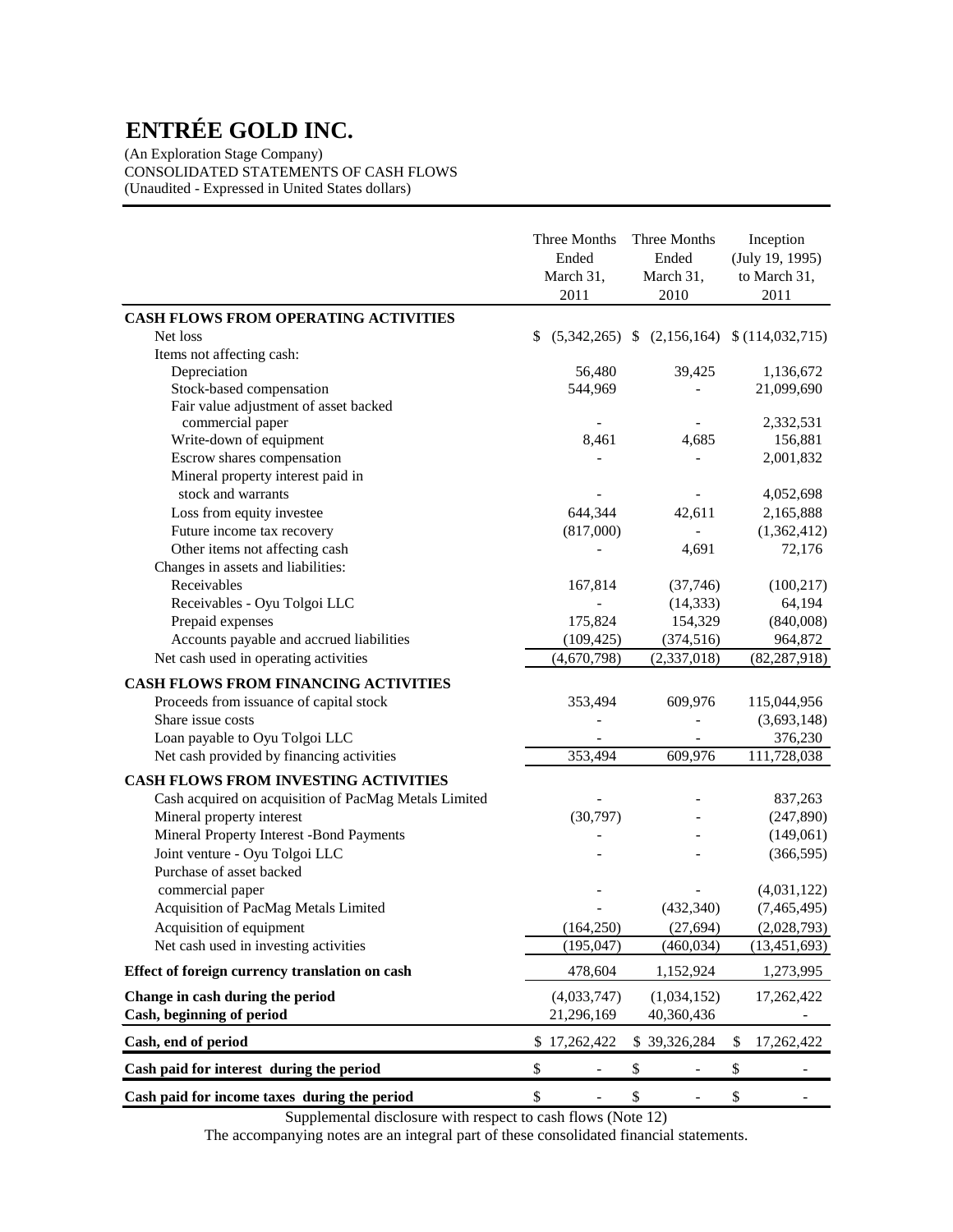#### **1. BASIS OF PRESENTATION**

The interim period financial statements have been prepared by the Company in conformity with generally accepted accounting principles in the United States of America. The preparation of financial data is based on accounting principles and practices consistent with those used in the preparation of annual financial statements, and in the opinion of management these financial statements contain all adjustments necessary (consisting of normally recurring adjustments) to present fairly the financial information contained therein. Certain information and footnote disclosure normally included in the financial statements prepared in conformity with generally accepted accounting principles in the United States of America have been condensed or omitted. These interim period statements should be read together with the most recent audited financial statements and the accompanying notes for the year ended December 31, 2010. The results of operations for the three months ended March 31, 2011 are not necessarily indicative of the results to be expected for the year ending December 31, 2011.

#### **2. NATURE OF OPERATIONS**

Entrée Gold Inc. ("Entrée" or the "Company") was incorporated under the laws of the Province of British Columbia on July 19, 1995 and continued under the laws of the Yukon Territory on January 22, 2003. On May 27, 2005, the Company changed its governing jurisdiction from the Yukon Territory to British Columbia by continuing into British Columbia under the *Business Corporation Act* (British Columbia). The Company's principal business activity is the exploration of mineral property interests. To date, the Company has not generated significant revenues from its operations and is considered to be in the exploration stage.

All amounts are expressed in United States dollars, except for certain amounts denoted in Canadian dollars ("C\$"), and Australian dollars ("A\$").

## **3. SIGNIFICANT ACCOUNTING POLICIES**

#### **Principles of consolidation**

These consolidated financial statements follow the same significant accounting principles as those outlined in the notes to the audited consolidated financial statements for the year ended December 31, 2010.

#### **4. ACQUISITIONS**

The Company acquired all of the outstanding shares of PacMag Metals Limited (now PacMag Metals Pty Ltd) ("PacMag") on June 30, 2010, pursuant to a Scheme Implementation Deed dated November 28, 2009 and amended by a Deed of Variation dated April 12, 2010 (the "Scheme Deed"), with PacMag, by way of schemes of arrangement (the "Schemes") under the laws of Australia (the "Transaction"). The acquisition has been accounted for as an acquisition of the net assets of PacMag, rather than a business combination, as the net assets acquired did not represent a separate business transaction. For accounting purposes, Entrée acquired control of PacMag on June 30, 2010 and these consolidated financial statements include the results of PacMag from June 30, 2010. All outstanding options to purchase PacMag shares were cancelled pursuant to the Schemes. Consideration for the PacMag shares acquired was common shares of Entrée, with the number issued based on a share exchange ratio of 0.1018 shares of Entrée for each PacMag share, and C\$0.0415 cash for each PacMag share. Consideration for cancellation of PacMag options was shares of Entrée and cash, with the number issued and amount paid calculated with reference to the share exchange ratio, the exercise price and time value for such PacMag options and whether the PacMag options were "in the money" or not.

As consideration to former shareholders and option holders of PacMag, the Company issued 15,020,801 common shares valued at \$28,325,101, paid \$6,160,391 and incurred transaction costs of \$1,282,789 for total consideration of \$35,768,281.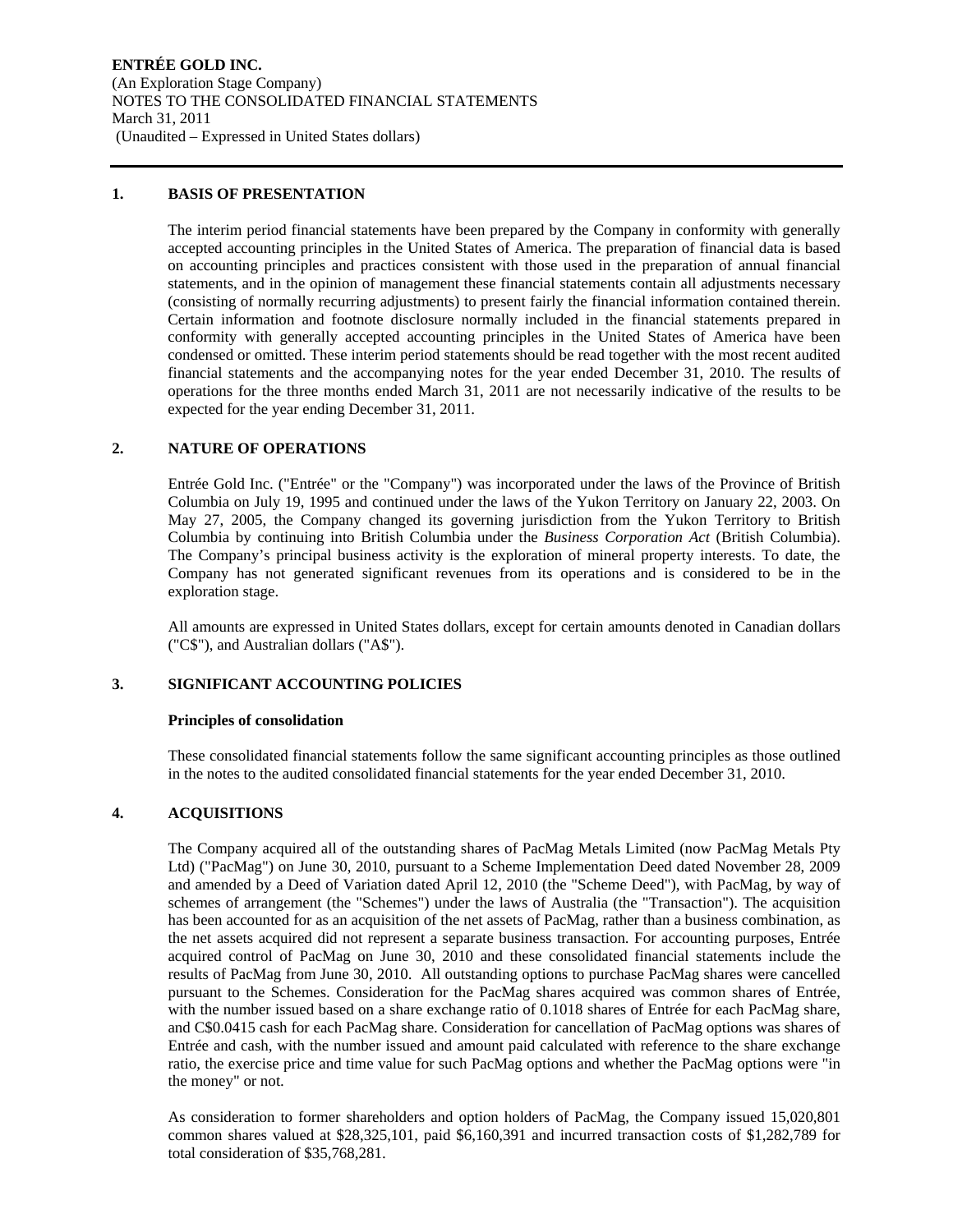## 4**. ACQUISITIONS** (cont'd...)

The Company allocated the consideration to assets acquired and liabilities assumed as follows:

| Cash                                      | \$<br>837,263 |
|-------------------------------------------|---------------|
| Receivables and deposits                  | 174,440       |
| Investments                               | 895,273       |
| Mineral property interests                | 47,979,966    |
| Equipment                                 | 1,488         |
| Accounts payables and accrued liabilities | (128,689)     |
| Future income tax liability               | (13,991,460)  |
|                                           | 35,768,281    |

For the purposes of these consolidated financial statements, the purchase consideration has been allocated to the fair value of assets acquired and liabilities assumed, based on management's best estimates and taking into account all available information at the time of acquisition as well as applicable information at the time these consolidated financial statements were prepared.

## **5. INVESTMENTS**

Investments are summarized as follows:

|                                      | <b>March 31, 2011</b> | <b>December 31, 2010</b> |
|--------------------------------------|-----------------------|--------------------------|
| <b>Asset Backed Commercial Paper</b> | 2,849,606 \$          | 2,638,185                |
| <b>Australian Listed Equity</b>      | 3,422,638             | 2,926,317                |
|                                      | 6.272.244             | 5,564,502                |

#### *Asset Backed Commercial Paper*

The Company owns asset backed notes ("AB Notes") with a face value of C\$4,007,068 (December 31, 2010 – C\$4,007,068). The Company has designated the notes as "available for sale" and the notes are recorded at fair value using a discounted cash flow approach.

There was an increase in fair market value in 2011 and the Company has estimated the fair market value of its AB Notes investment to be \$2,849,606 as at March 31, 2011 (December 31, 2010 – \$2,638,185). Accordingly, the Company has recorded an unrealized gain of \$149,507 in other comprehensive income (December 31, 2010 – \$471,588) for the three months ended March 31, 2011.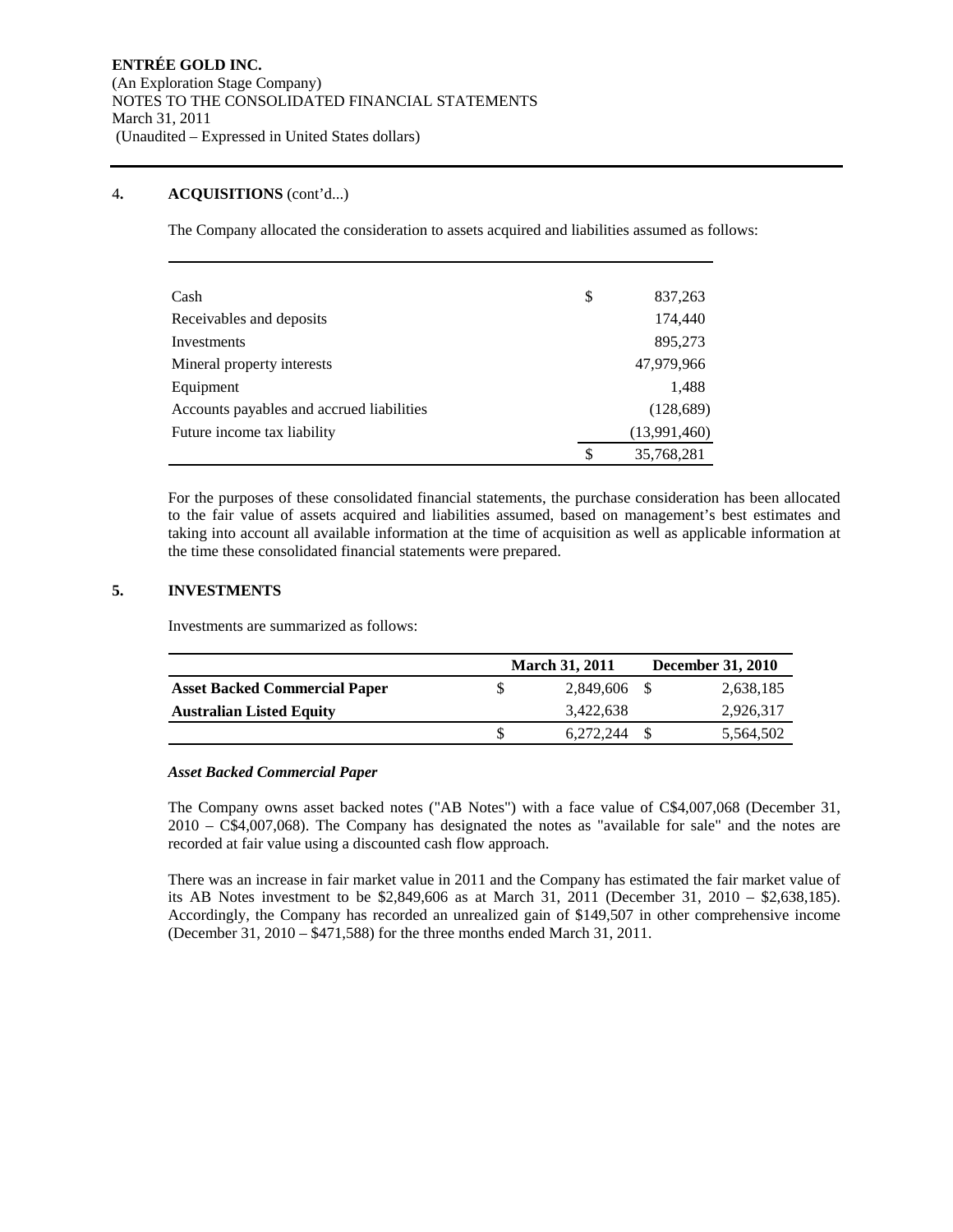#### **5. INVESTMENTS** (cont'd…)

The table below summarizes the Company's valuation.

| Restructuring categories         | C\$ thousands<br>Face value | March 31, 2011<br>C\$ Fair value | December 31, 2010<br>C\$ Fair value | Expected<br>maturity date |
|----------------------------------|-----------------------------|----------------------------------|-------------------------------------|---------------------------|
| <b>MAV 2 Notes</b>               |                             | estimate*                        | estimate                            |                           |
| A1 (rated A)                     | 1,960,231                   | 1,589,203                        | 1,537,392                           | 12/20/2016                |
| A2 (rated BBB)                   | 1,630,461                   | 1,071,402                        | 1,000,732                           | 12/20/2016                |
| B                                | 295,974                     | 94.348                           | 84,670                              | 12/20/2016                |
| C                                | 120.402                     | 14,337                           | 1.204                               | 12/20/2016                |
| <b>Total original investment</b> | 4,007,068                   | 2,769,290                        | 2,623,998                           |                           |

\* - the range of fair values estimated by the Company varied between C\$2.5 million and C\$2.9 million

 - the total United States dollars fair value of the investment at March 31, 2011 is \$2,849,606 (Dec 31, 2010 - \$2,638,185).

#### *Australia Listed Equity Securities*

At March 31, 2011, the Company held the following Australian listed securities (December 31, 2010 – \$2,926,317):

|                                     | <b>Shares</b> | FMV         |
|-------------------------------------|---------------|-------------|
| Peninsula Energy Limited (ASX: PEN) | 34.650.000    | \$3,229,988 |
| Zenith Minerals Limited (ASX:ZNC)   | 300,000       | 192,650     |
|                                     |               | \$3,422,638 |

The Company recorded an unrealized gain of \$461,428 in other comprehensive income (December 31, 2010 - \$1,712,928) for the three months ended March 31, 2011. Subsequent to the period ended March 31, 2011, the Company sold these securities for gross cash proceeds of \$3,174,208, net of taxes (Note 15).

#### *Equity Method Investment*

The Company has a 20% interest in a joint venture with Oyu Tolgoi LLC ("OTLLC"), a company owned by Ivanhoe Mines Ltd. (Note 7). At March 31, 2011, the Company's investment in the joint venture was \$71,568 (December 31, 2010 - \$119,517). The Company's share of the loss of the joint venture is \$644,344 for the three months ended March 31, 2011 (March 31, 2010 - \$42,611).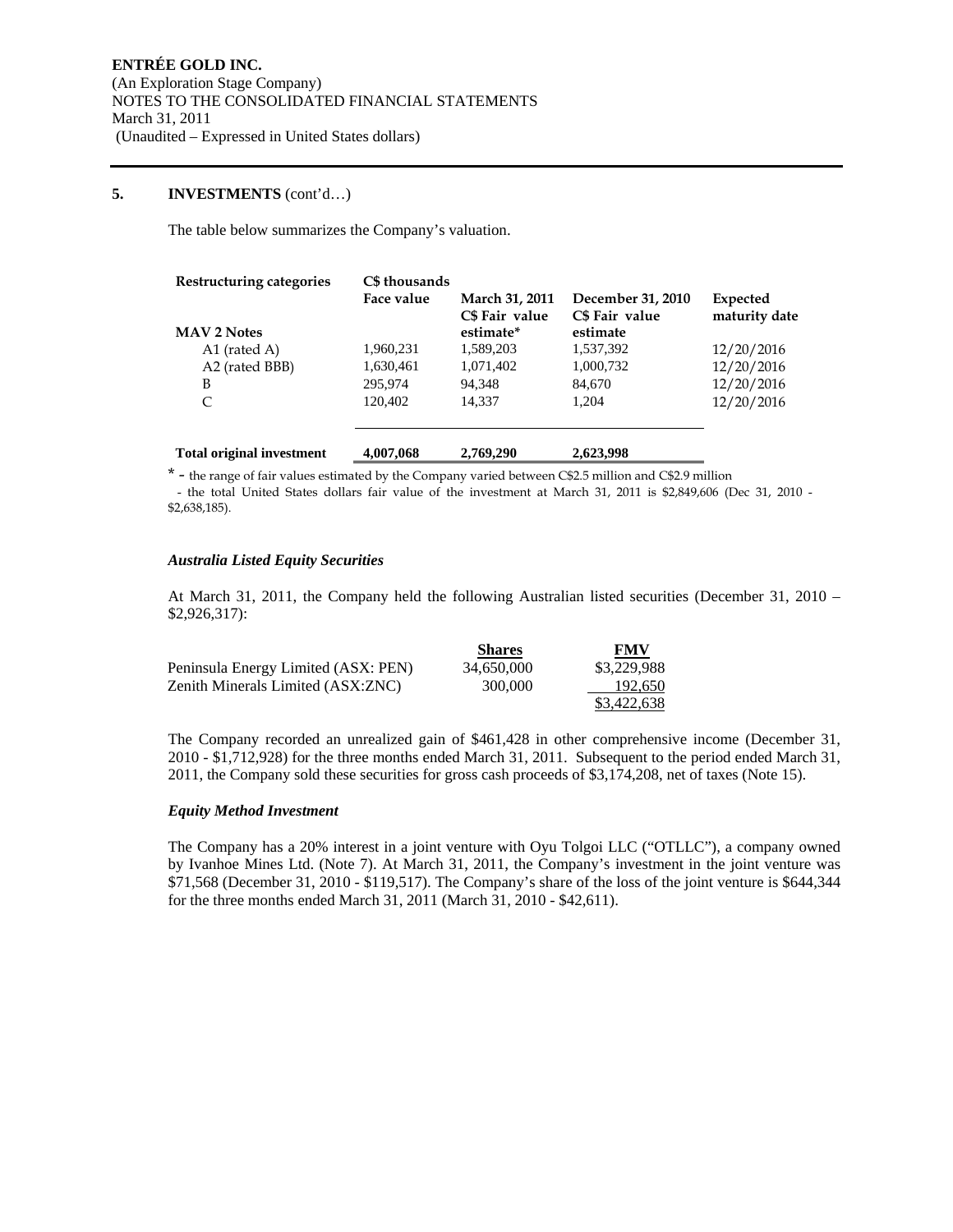## **6. EQUIPMENT**

| March 31, 2011     |               |      |                             |     |                           |   | December 31, 2010 |                             |                   |             |
|--------------------|---------------|------|-----------------------------|-----|---------------------------|---|-------------------|-----------------------------|-------------------|-------------|
|                    | Cost          |      | Accumulated<br>Depreciation |     | Net Book<br>Value<br>Cost |   |                   | Accumulated<br>Depreciation | Net Book<br>Value |             |
|                    |               |      |                             |     |                           |   |                   |                             |                   |             |
| Office equipment   | 139,518<br>S. | - \$ | 81.537                      | S   | 57.981                    | S | 128.546           | -S                          | 77.718            | 50,828<br>S |
| Computer equipment | 599,856       |      | 308,222                     |     | 291.634                   |   | 582,103           |                             | 317,101           | 265,002     |
| Field equipment    | 674,003       |      | 274,995                     |     | 399,009                   |   | 542,662           |                             | 255,423           | 287,239     |
| <b>Buildings</b>   | 454,472       |      | 289,818                     |     | 164,653                   |   | 444,041           |                             | 280,801           | 163,240     |
|                    | \$1,867,849   | \$   | 954,572                     | \$. | 913,277                   |   | \$1,697,352       |                             | 931,043           | \$766,309   |

## **7. MINERAL PROPERTY INTERESTS**

Title to mineral property interests involves certain inherent risks due to the difficulties of determining the validity of certain claims as well as the potential for problems arising from the frequently ambiguous conveyancing history characteristic of many mineral property interests. The Company has investigated title to its mineral property interests and, to the best of its knowledge, title to the mineral property interests are in good standing.

Acquisition costs capitalized are summarized as follows:

|                            |               | March 31,    | December 31.     |
|----------------------------|---------------|--------------|------------------|
|                            |               | 2011         | 2010             |
| <b>USA</b>                 |               |              |                  |
| Ann Mason                  | \$            | 51, 135, 189 | \$<br>49,829,801 |
| Other                      |               | 398,489      | 458,798          |
| Empirical                  |               | 275,006      | 268,701          |
| Roulette                   |               | 280,743      | 274,308          |
| <b>Bishee</b>              |               | 190,522      | 68,796           |
| Blackjack                  |               | 109,522      | 107,011          |
| <b>Total USA</b>           |               | 52,389,471   | 51,007,415       |
| <b>AUSTRALIA</b>           |               |              |                  |
| Mystique                   |               | 423,075      | 413,103          |
| <b>Blue Rose JV</b>        |               | 570,922      | 557,464          |
| Total Australia            |               | 993,997      | 970,567          |
| <b>Total all locations</b> | <sup>\$</sup> | 53,383,468   | \$<br>51,977,982 |

#### *Material Properties*

The Company's two principal assets are the Lookout Hill copper-gold property in Mongolia, and the Ann Mason copper-molybdenum property in Nevada.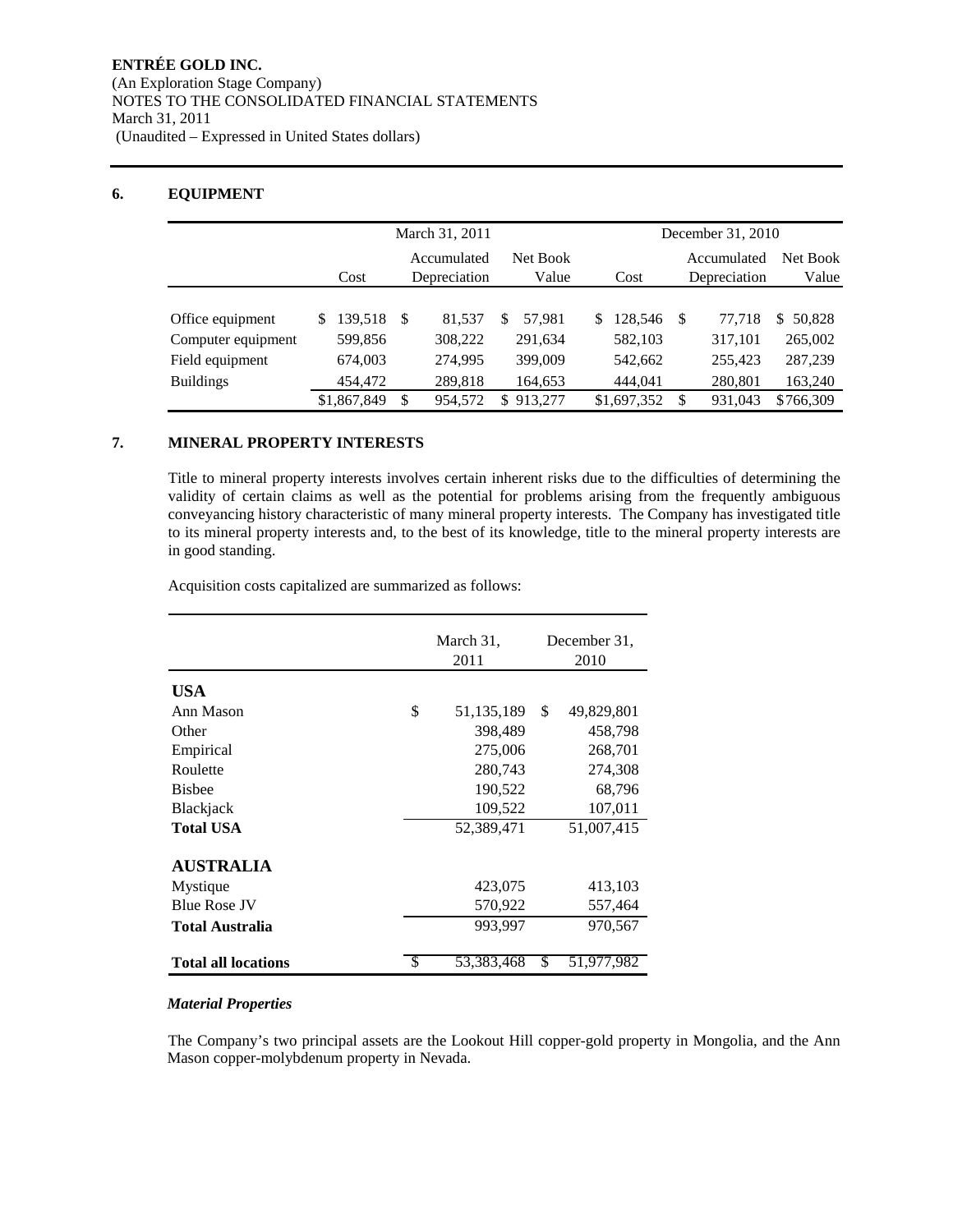#### **7. MINERAL PROPERTY INTERESTS** (cont'd...)

*Material Properties* (cont'd...)

#### **Lookout Hill, Mongolia**

The Lookout Hill property in the South Gobi region of Mongolia is comprised of two mining licences, Shivee Tolgoi and Javhlant, granted by the Mineral Resources Authority of Mongolia in October 2009.

In October 2004, Entrée entered into an arm's-length Equity Participation and Earn-In Agreement (the "Earn-In Agreement") with Ivanhoe Mines Ltd. ("Ivanhoe Mines"). Under the Earn-In Agreement, Ivanhoe Mines agreed to purchase equity securities of Entrée, and was granted the right to earn a beneficial interest in what is now the eastern portion of the Shivee Tolgoi mining licence and all of the Javhlant mining licence (together the "Joint Venture Property"). Most of Ivanhoe Mines' rights and obligations under the Earn-In Agreement were subsequently assigned by Ivanhoe Mines to what was then its wholly-owned subsidiary, OTLLC. The Government of Mongolia subsequently acquired a 34% interest in OTLLC from Ivanhoe Mines.

On June 30, 2008, OTLLC gave notice that it had completed its earn-in obligations by expending a total of \$35 million on exploration of the Joint Venture Property. OTLLC earned an 80% beneficial ownership interest in all minerals extracted below a sub-surface depth of 560 meters from the Joint Venture Property and a 70% beneficial ownership interest in all minerals extracted from surface to a depth of 560 meters from the Joint Venture Property. In accordance with the Earn-In Agreement, Entrée and OTLLC formed a joint venture (the "Entrée-OTLLC Joint Venture") on terms annexed to the Earn-In Agreement.

Entrée holds title to the Joint Venture Property in trust for the Entrée-OTLLC Joint Venture. The portion of the Shivee Tolgoi mining licence outside of the Joint Venture Property ("Shivee West") is 100% legally and beneficially owned by Entrée, but is subject to a first right of refusal by OTLLC.

The Shivee Tolgoi and Javhlant mining licences were each issued for a 30 year term and have rights of renewal for two further 20 year terms.

As of March 31, 2011, the Entrée-OTLLC Joint Venture had expended approximately \$11.6 million to advance the Joint Venture Property. Under the terms of the Entrée-OTLLC Joint Venture, OTLLC contributed on behalf of the Company its required participation amount charging interest at prime plus 2% (Note 8).

#### **Ann Mason, Nevada, United States**

Entrée has a 100% interest in the Ann Mason property in Nevada, which it acquired in June 2010 through the acquisition of PacMag. The Ann Mason property hosts the Ann Mason copper-molybdenum porphyry deposit and the Blue Hill copper oxide target.

#### *Other Properties*

The Company also has interests in non-material properties in Mongolia, the United States, Australia and Peru. In the financial year ended December 31, 2010, the Company determined not to proceed with its exploration properties in Canada and China. Non-material properties on which significant exploration costs were expensed include the following: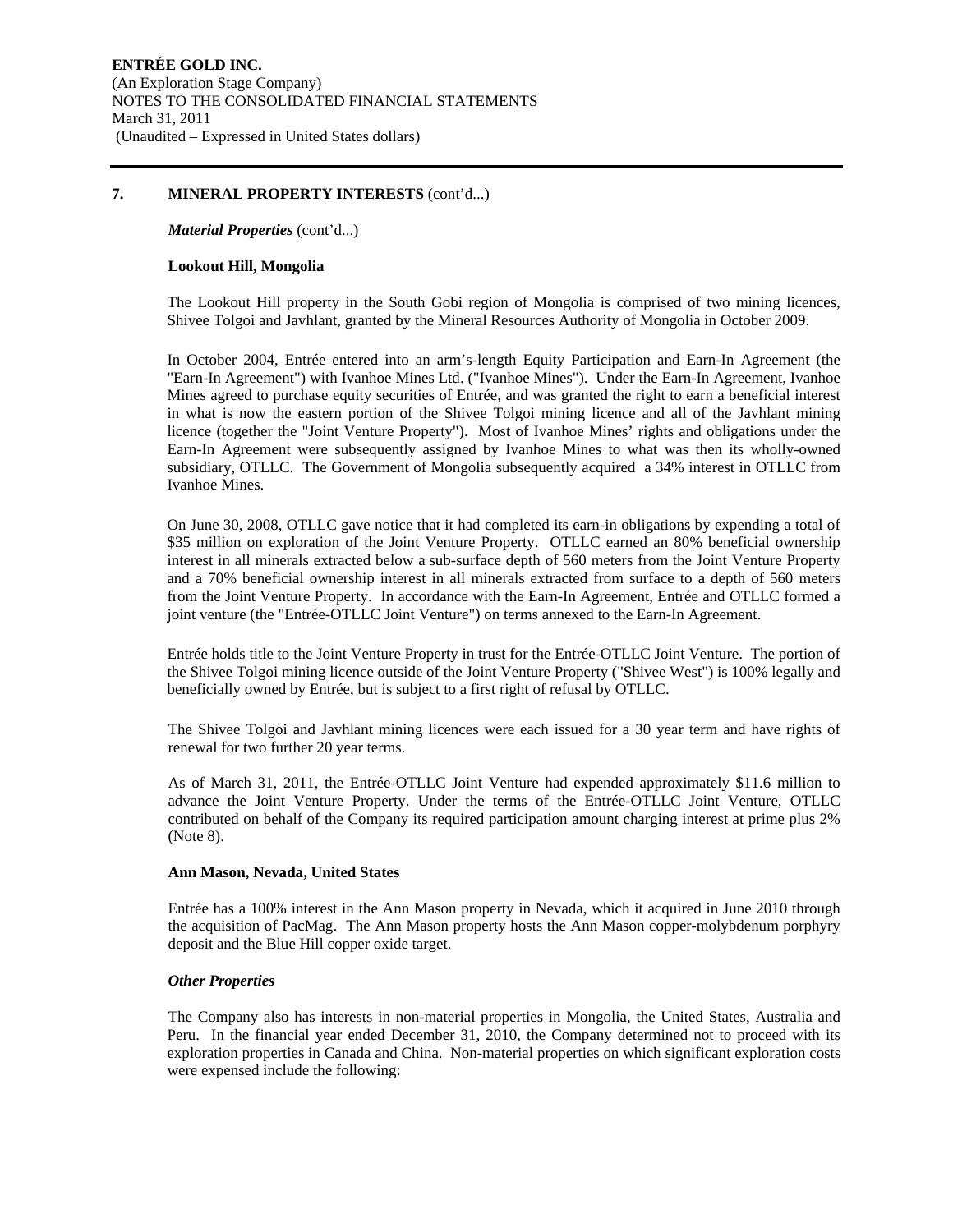#### **7. MINERAL PROPERTY INTERESTS** (cont'd...)

#### *Other Properties (cont'd...)*

#### **Blackjack, Nevada, United States**

In July 2009, the Company entered into an agreement with Honey Badger Exploration Inc. ("Honey Badger") whereby the Company may acquire up to an 80% interest in the Blackjack property. In August, 2010, the Company exercised its first option to acquire a 51% interest in the property after incurring minimum expenditures of \$900,000 in the first year of exploration, reimbursing Honey Badger for up to \$206,250 of expenditures previously incurred on the property, and issuing 37,500 shares of the Company to Honey Badger. Certain claims are subject to an underlying mining lease and option to purchase agreement (the "Underlying Agreement") which provides for an option to purchase the claims for \$500,000, a 3% net smelter returns royalty (which may be bought down to a 1% net smelter returns royalty for \$2 million) and annual advance minimum royalty payments of \$27,500 commencing in June, 2011 until commencement of sustained commercial production. The advance payments will be credited against future net smelter returns royalty payments. On April 18, 2011, the Company entered into an agreement to purchase Honey Badger's 49% interest in the property (Note 15).

#### **Roulette, Nevada, United States**

In September 2009, the Company entered into an agreement with Bronco Creek Exploration Inc., the wholly-owned subsidiary of Eurasian Minerals Inc. (together, "Eurasian Minerals"), whereby the Company may acquire an 80% interest in the Roulette property. In order to acquire its interest, the Company must incur expenditures of \$1,000,000, make cash payments of \$140,000 and issue 85,000 shares of the Company within three years. In accordance with the agreement, the Company has issued 72,500 shares, made payments totalling \$90,000 and completed the minimum exploration expenditures of \$300,000.

#### **Australia Properties**

The Company has a number of mineral property interests in Australia which it acquired in conjunction with the PacMag acquisition, including the Blue Rose Joint venture and the Mystique farm-out. The Company holds a 51% interest in the Blue Rose copper gold molybdenum joint venture property with Giralia Resources NL, now a subsidiary of Atlas Iron Limited (ASX:AGO) ("Giralia"), retaining the remaining 49% interest. Mystique is an early stage gold exploration property comprised of two exploration licences held by the Company. The Company has a farm-out agreement with Black Fire Gold Pty Ltd, a whollyowned subsidiary of Black Fire Energy Limited (ASX:BFE – "Black Fire"), pursuant to which Black Fire can earn a 60% interest in the property by expending AUD\$1 million by September 2012 and a 75% interest by expending AUD\$2.5 million by September 2014. Black Fire can earn an additional 10% interest by sole funding a pre-feasibility study on the property.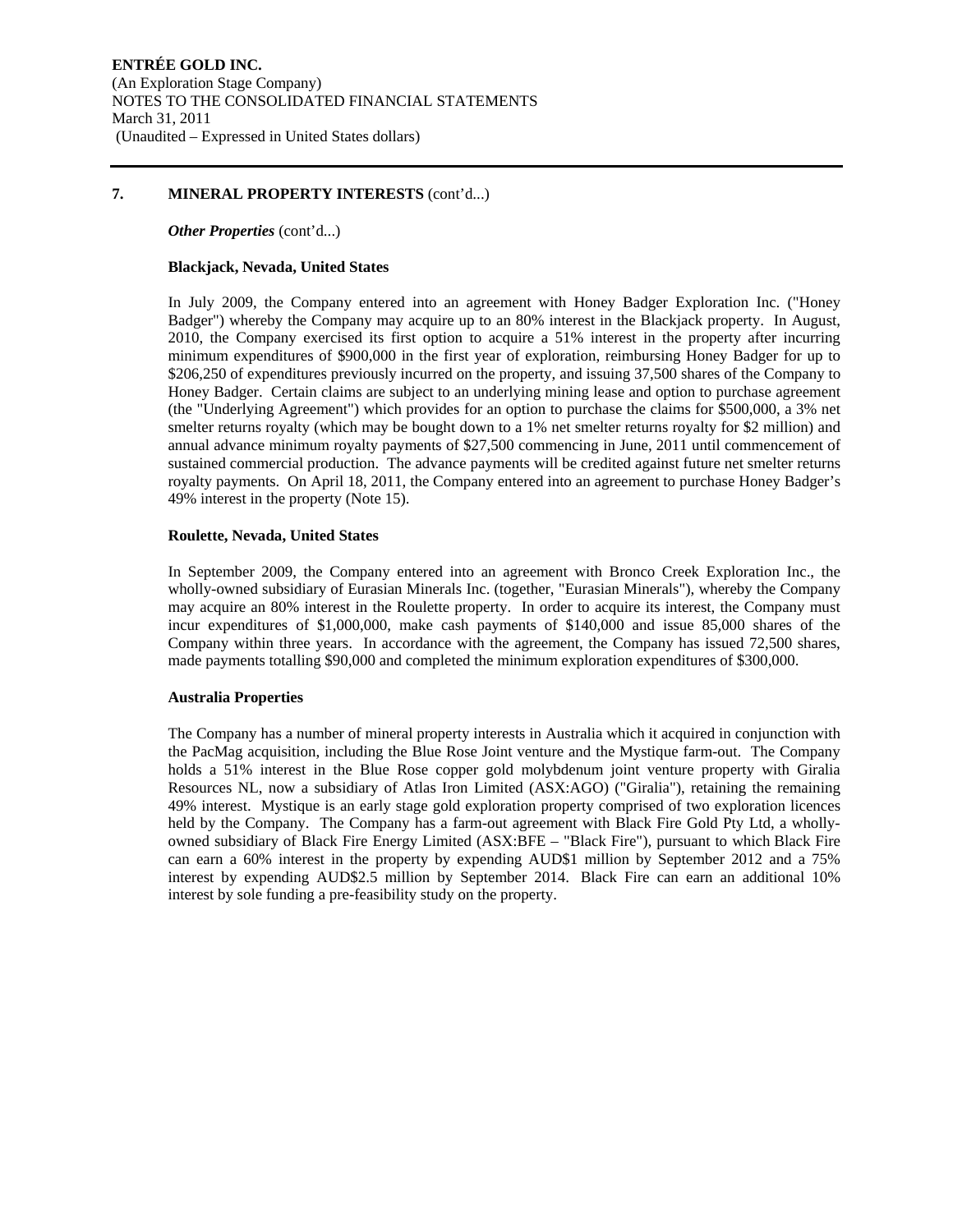#### **7. MINERAL PROPERTY INTERESTS** (cont'd...)

#### *Summary of Exploration Costs*

Exploration costs expensed are summarized as follows:

|                            | Three Months<br>Ended<br>March 31,<br>2011 |    | Three Months<br>Ended<br>March 31,<br>2010 |
|----------------------------|--------------------------------------------|----|--------------------------------------------|
| US<br>Mongolia<br>Other    | \$<br>3,035,706<br>499,295<br>112,661      | -S | 241,943<br>570,839<br>295,582              |
| <b>Total all locations</b> | \$<br>3,647,662                            | -S | 1,108,364                                  |

## **8. LOANS PAYABLE**

Under the terms of the Entrée-OTLLC Joint Venture (Note 7), OTLLC will contribute funds to approved joint venture programs and budgets on the Company's behalf. Interest on each loan advance shall accrue at an annual rate equal to OTLLC's actual cost of capital or the prime rate of the Royal Bank of Canada, plus two percent (2%) per annum, whichever is less, as at the date of the advance. The loans will be repayable by the Company monthly from ninety percent (90%) of the Company's share of available cash flow from the Entrée-OTLLC Joint Venture. In the absence of available cash flow, the loans will not be repayable. The loans are not expected to be repaid within one year.

## **9. COMMON STOCK**

#### **Share issuances**

In February 2011, the Company issued 40,000 shares at a fair value of \$122,189 to Empirical Discovery, LLC pursuant to a January 2008 mineral property option agreement covering the Company's Bisbee, Arizona property.

During the three months ended March 31, 2011, the Company issued 155,800 common shares for cash proceeds of \$353,494 on the exercise of stock options. The fair value recorded when the options were granted of \$220,341 has been transferred from additional paid–in capital to common stock on the exercise of the options.

#### **Stock options**

The Company has adopted a stock option plan (the "Plan") to grant options to directors, officers, employees and consultants. Under the Plan, as amended in June 2010, the Company may grant options to acquire up to 10% of the issued and outstanding shares of the Company. Options granted can have a term of up to ten years and an exercise price typically not less than the Company's closing stock price on the last trading day before the date of grant. Vesting is determined at the discretion of the Board of Directors.

The Company uses the Black-Scholes option pricing model to determine the fair value of stock options granted. For employees, the compensation expense is amortized on a straight-line basis over the requisite service period which approximates the vesting period. Compensation expense for stock options granted to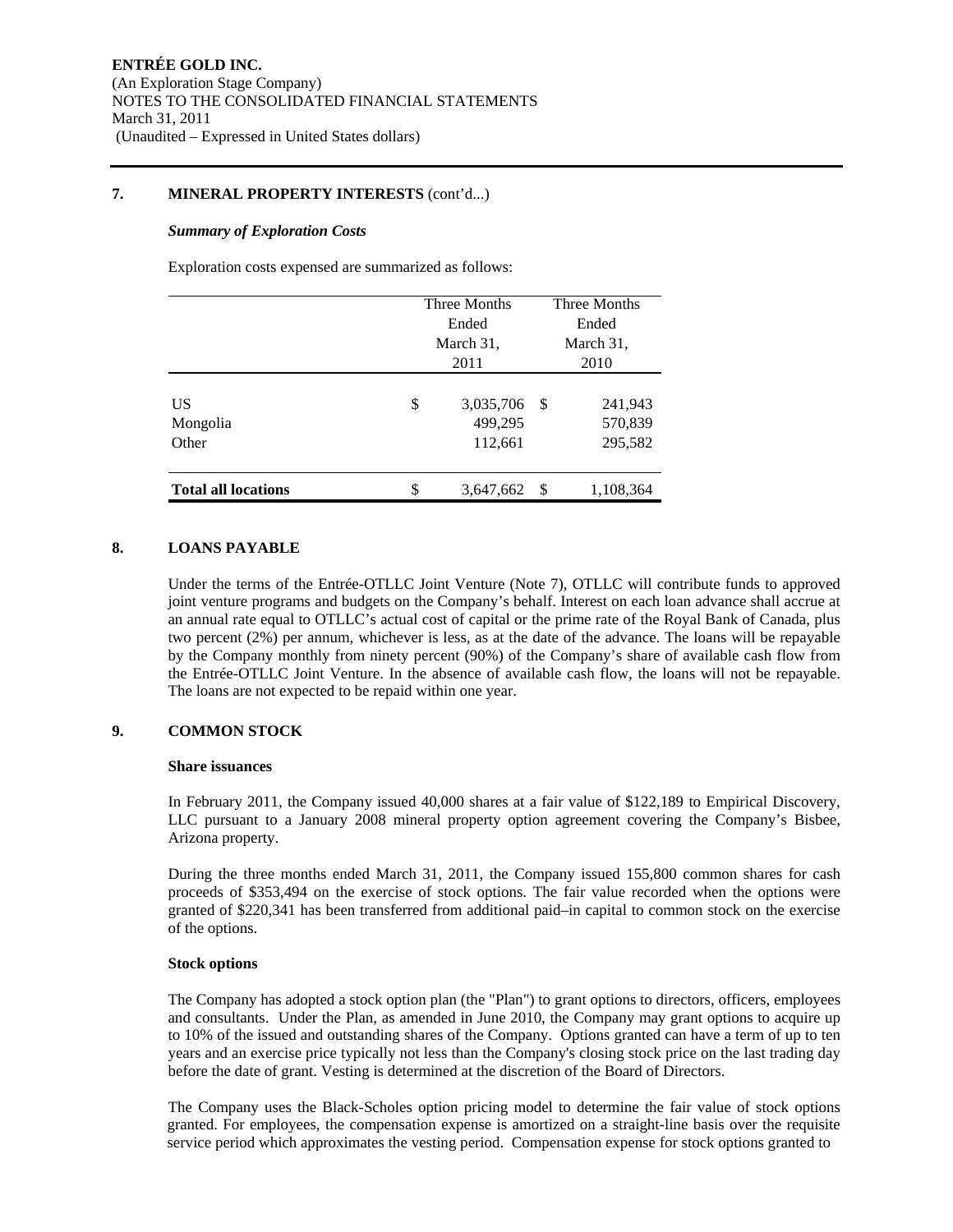#### **9. COMMON STOCK** (cont'd…)

#### **Stock options** (cont'd…)

non-employees is recognized over the contract services period or, if none exists, from the date of grant until the options vest. Compensation associated with unvested options granted to non-employees is re-measured on each balance sheet date using the Black-Scholes option pricing model.

The Company uses historical data to estimate option exercise, forfeiture and employee termination within the valuation model. The expected term of the options approximates the full term of the options. The riskfree interest rate is based on a treasury instrument whose term is consistent with the expected term of the stock options. The Company has not paid and does not anticipate paying dividends on its common stock; therefore, the expected dividend yield is assumed to be zero. Companies are required to utilize an estimated forfeiture rate when calculating the expense for the reporting period. Based on the best estimate, management applied the estimated forfeiture rate of Nil in determining the expense recorded in the accompanying Statements of Operations.

Stock option transactions are summarized as follows:

|                              | Number of Shares | Weighted Average<br><b>Exercise Price</b><br>(C\$) |
|------------------------------|------------------|----------------------------------------------------|
| Balance at December 31, 2009 | 10,907,800       | 1.86                                               |
| Granted                      | 1,737,500        | 2.77                                               |
| Exercised                    | (2,122,278)      | 1.66                                               |
| Cancelled                    | (1,212,722)      | 1.74                                               |
| Expired                      | (17,500)         | 1.71                                               |
| Balance at December 31, 2010 | 9,292,800        | 2.09                                               |
| Granted                      | 325,000          | 3.27                                               |
| Exercised                    | (155,800)        | 2.23                                               |
| Expired                      | (5,000)          | 2.60                                               |
| Balance at March 31, 2011    | 9,457,000        | 2.13                                               |

There were 325,000 stock options granted during the three months ended March 31, 2011. The weighted average fair value per stock option granted during the three months ended March 31, 2011 was C\$2.06 (March 31, 2010 – C\$Nil). The number of stock options exercisable at March 31, 2011 was 9,232,000.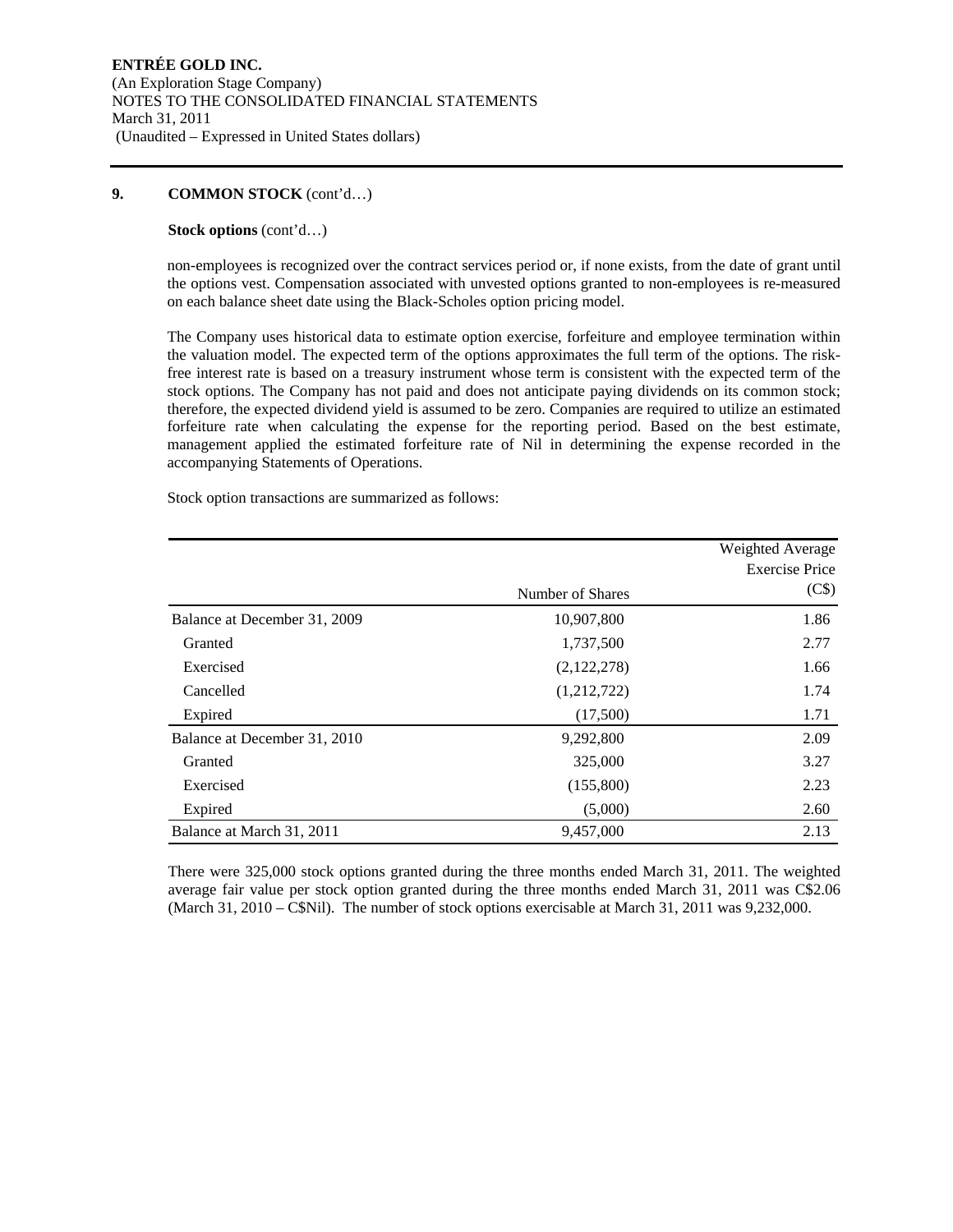## **9. COMMON STOCK** (cont'd…)

#### **Stock options** (cont'd…)

At March 31, 2011, the following stock options were outstanding:

| Number of<br>Options | Exercise<br>Price<br>(C\$) | Aggregate<br><b>Intrinsic Value</b><br>(C\$) | <b>Expiry Date</b> | Number of<br>Options<br>Exercisable | Aggregate<br>Intrinsic Value<br>(C\$) |
|----------------------|----------------------------|----------------------------------------------|--------------------|-------------------------------------|---------------------------------------|
|                      |                            |                                              |                    |                                     |                                       |
| 390,000              | 1.32<br>\$                 | \$<br>666,900                                | July 10, 2011      | 390,000                             | \$<br>666,900                         |
| 50,000               | 1.77                       | 63,000                                       | January 22, 2012   | 50,000                              | 63,000                                |
| 200,000              | 2.16                       | 174,000                                      | April 5, 2012      | 200,000                             | 174,000                               |
| 500,000              | 2.06                       | 485,000                                      | May 16, 2012       | 500,000                             | 485,000                               |
| 465,000              | 2.30                       | 339,450                                      | May 31, 2012       | 465,000                             | 339,450                               |
| 1,384,500            | 2.00                       | 1,426,035                                    | April 3, 2013      | 1,384,500                           | 1,426,035                             |
| 12,500               | 1.55                       | 18,500                                       | May 21, 2013       | 12,500                              | 18,500                                |
| 125,000              | 2.02                       | 126,250                                      | July 17, 2013      | 125,000                             | 126,250                               |
| 1,105,500            | 1.55                       | 1,636,140                                    | September 17, 2013 | 1,105,500                           | 1,636,140                             |
| 5,000                | 1.55                       | 7,400                                        | October 10, 2013   | 5,000                               | 7,400                                 |
| 1,442,000            | 1.32                       | 2,465,820                                    | February 12, 2014  | 1,442,000                           | 2,465,820                             |
| 1,715,000            | 2.60                       | 737,450                                      | December 29, 2014  | 1,715,000                           | 737,450                               |
| 300,000              | 2.34                       | 207,000                                      | September 22, 2015 | 225,000                             | 155,250                               |
| 1,437,500            | 2.86                       | 244,375                                      | November 22, 2015  | 1,437,500                           | 244,375                               |
| 200,000              | 3.47                       |                                              | January 4, 2016    | 100,000                             |                                       |
| 125,000              | 2.94                       | 11,250                                       | March 8, 2016      | 75,000                              | 6,750                                 |
| 9,457,000            |                            | \$<br>8,608,570                              |                    | 9,232,000                           | \$<br>8,552,320                       |

The aggregate intrinsic value in the preceding table represents the total intrinsic value, based on the Company's closing stock price of C\$3.03 per share as of March 31, 2011, which would have been received by the option holders had all options holders exercised their options as of that date. The total number of inthe-money options vested and exercisable as of March 31, 2011 was 9,132,000. The total intrinsic value of options exercised during the three months ended March 31, 2011 was \$127,611 (March 31, 2010 - \$527,973).

Subsequent to March 31, 2011, 25,000 stock options with an exercise price of C\$1.32 were exercised.

#### **Stock-based compensation**

325,000 stock options were granted during the three months ended March 31, 2011. The fair value of stock options granted during the three months ended March 31, 2011 was \$671,037 (March 31, 2010 - \$Nil). 175,000 options were vested and fully recognized upon grant, 75,000 options will be fully vested in 2011, and the remaining 75,000 will be fully vested in 2012. Stock-based compensation recognized during the three months ended March 31, 2011 was \$544,969 (March 31, 2010 - \$Nil) which has been recorded in the consolidated statements of operations as follows with corresponding additional paid-in capital recorded in stockholders' equity: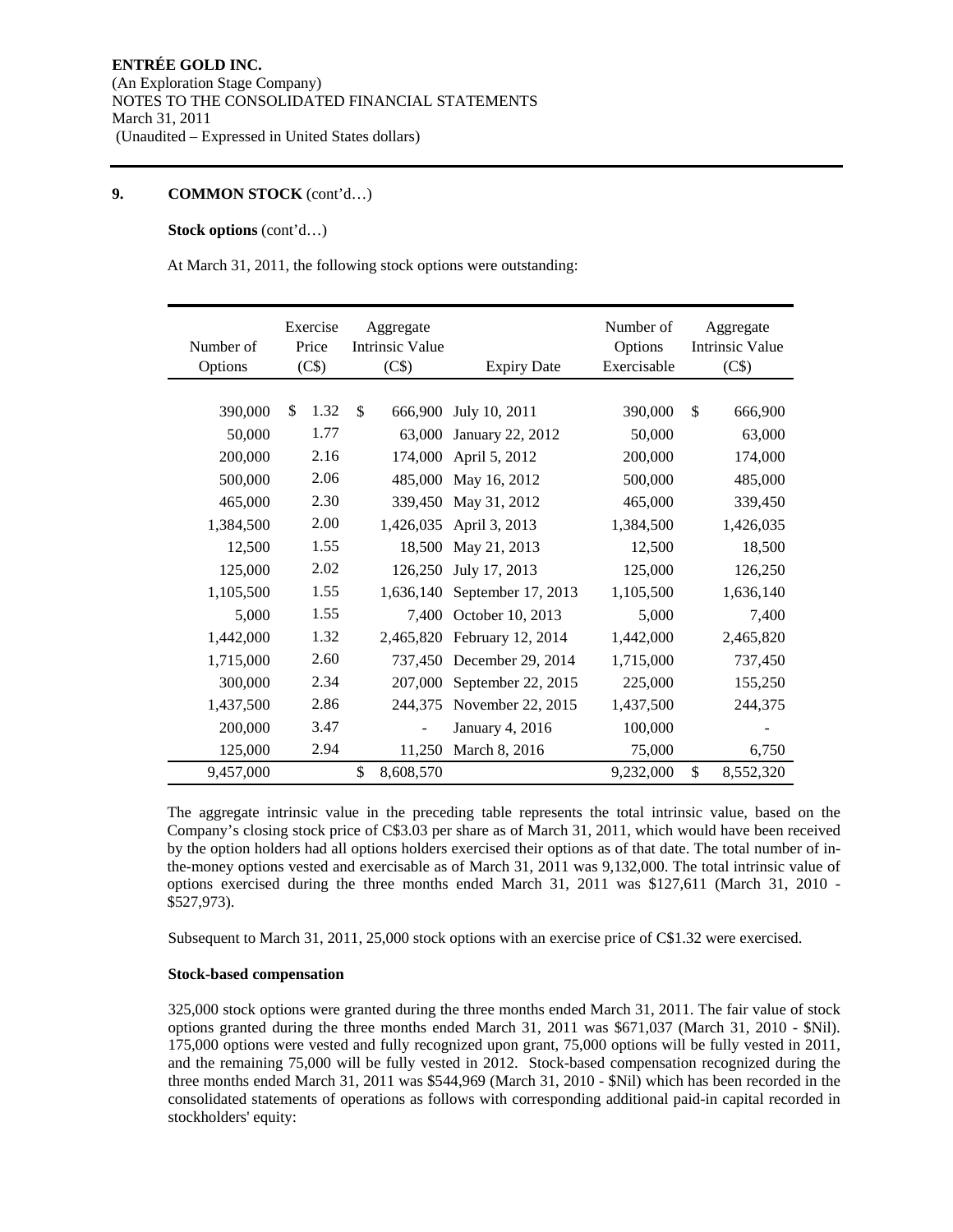## **9. COMMON STOCK** (cont'd…)

**Stock-based compensation** (cont'd…)

|                            |           | Three Months |               | Three Months             |           |               |
|----------------------------|-----------|--------------|---------------|--------------------------|-----------|---------------|
|                            |           | Ended        |               | Ended                    |           | Cumulative to |
|                            | March 31, |              | March 31,     |                          | March 31, |               |
|                            | 2011      |              | 2010          |                          | 2011      |               |
| Exploration                | \$        | 47,421       | <sup>\$</sup> | $\overline{\phantom{a}}$ |           | 3,708,479     |
| General and administration |           | 497,548      |               |                          |           | 17,391,211    |
|                            | S         | 544.969      | \$.           |                          |           | 21,099,690    |

The following weighted-average assumptions were used for the Black-Scholes valuation of stock options granted:

|                                  | March 31,<br>2011 | December 31.<br>2010 |
|----------------------------------|-------------------|----------------------|
|                                  |                   |                      |
| Risk-free interest rate          | 2.28%             | 1.84%                |
| Expected life of options (years) | 5.0               | 5.0                  |
| Annualized volatility            | 78%               | 78%                  |
| Dividend rate                    | $0.00\%$          | $0.00\%$             |
|                                  |                   |                      |

## **10. SEGMENT INFORMATION**

The Company operates in one business segment being the exploration of mineral property interests.

Geographic information is as follows:

|                     | March 31,<br>2011 |    | December 31,<br>2010 |
|---------------------|-------------------|----|----------------------|
| Identifiable assets |                   |    |                      |
| USA                 | \$<br>53,316,681  | S  | 51,790,144           |
| Canada              | 19,650,351        |    | 23,603,838           |
| Australia           | 5,452,144         |    | 4,778,311            |
| Mongolia            | 673,582           |    | 1,027,622            |
| Peru                | 58,079            |    | 121,128              |
| China               | 72,572            |    | 38,055               |
|                     | \$<br>79,223,409  | \$ | 81,359,098           |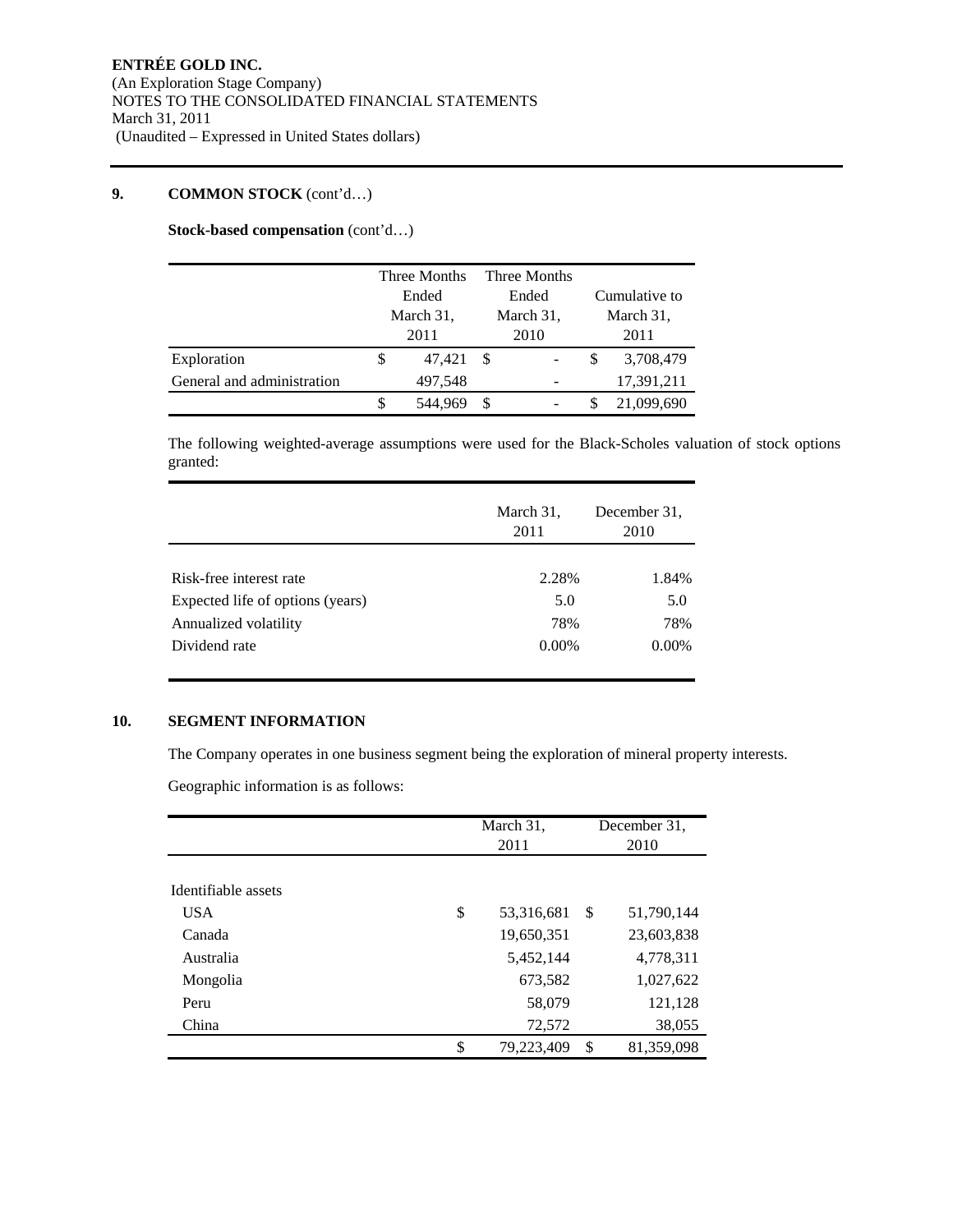#### **11. FINANCIAL INSTRUMENTS**

The Company's financial instruments consist of cash, receivables, investments, accounts payable and accrued liabilities and loans payable. Unless otherwise noted, it is management's opinion that the Company is not exposed to significant interest or credit risks arising from these financial instruments. The fair value of these financial instruments approximates their carrying values, except as noted below.

The Company is exposed to currency risk by incurring certain expenditures in currencies other than the Canadian dollar. The Company does not use derivative instruments to reduce this currency risk.

Fair value measurement is based on a fair value hierarchy, which requires an entity to maximize the use of observable inputs and minimize the use of unobservable inputs when measuring fair value. The standard describes three levels of inputs that may be used to measure fair value which are:

Level 1 — Quoted prices that are available in active markets for identical assets or liabilities.

Level 2 —Quoted prices in active markets for similar assets that are observable.

Level 3 — Unobservable inputs that are supported by little or no market activity and that are significant to the fair value of the assets or liabilities.

At March 31, 2011, the Company had Level 1 financial instruments with a fair value of \$20,685,060 and one Level 3 financial instrument with a fair value of \$2,849,606 (Note 5).

|             |   | <b>Level 1</b> | <b>Level 2</b> | Level 3        | Total      |
|-------------|---|----------------|----------------|----------------|------------|
| Cash        |   | 17,262,422 \$  | -              | $\blacksquare$ | 17.262.422 |
| Investments |   | 3,422,638      | -              | 2,849,606      | 6,272,244  |
|             | J | 20,685,060     | -              | 2,849,606      | 23,534,666 |

| Fair Value Measurements Using Significant Unobservable Inputs (Level 3) |  |  |
|-------------------------------------------------------------------------|--|--|
|                                                                         |  |  |

| 2,638,185 |  |
|-----------|--|
| 149.507   |  |
| 61.914    |  |
| 2.849.606 |  |
|           |  |

#### **12. SUPPLEMENTAL DISCLOSURE WITH RESPECT TO CASH FLOWS**

The significant non-cash transactions for the three months ended March 31, 2011 consisted of the following items:

- issuance of 40,000 common shares (March 31, 2010 30,000) in payment of mineral property acquisitions valued at \$122,189 (March 31, 2010 - \$82,391) which have been capitalized as mineral property interests.
- funding by OTLLC of the Company's investment requirements for the Entrée-OTLLC Joint Venture of \$644,344.